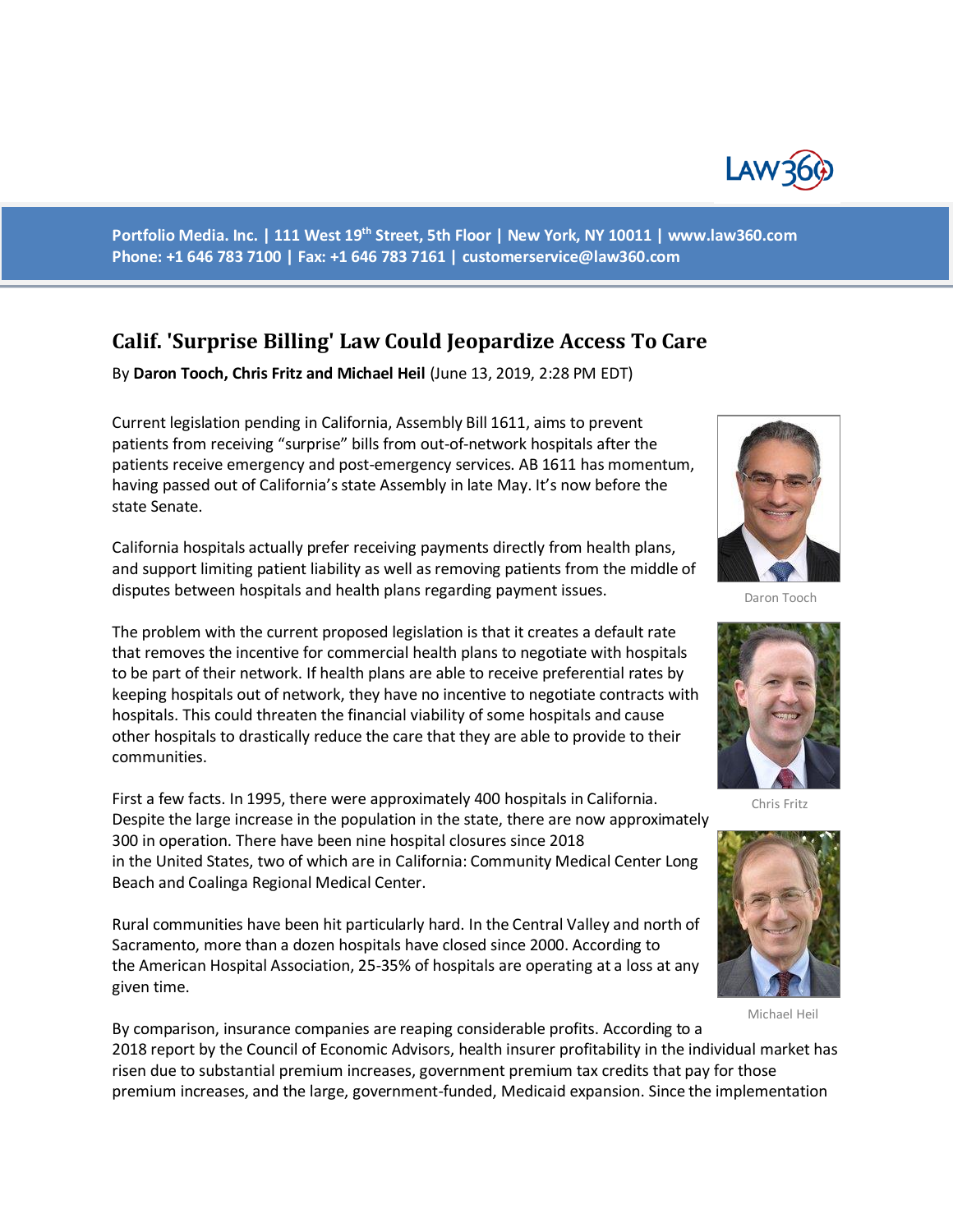of the Affordable Care Act on Jan. 1, 2014, health insurance stocks outperformed the Standard & Poor's 500 Index by 106 percent.

Medicare and Medi-Cal payments do not cover the costs of care. According to a study published by West Health Policy Center, Medicare pays hospitals an average of 79% of their costs. In some counties, the amounts are a much lower. In Alameda, San Francisco, Santa Clara, Santa Barbara, Contra Costa and San Luis Obispo counties, Medicare pays approximately 55% of a hospital's costs. In 2016, California hospitals suffered \$12 billion in losses from government payers.

Therefore, unless the federal and state governments are willing to substantially increase Medicare and Medi-Cal payments — which is unlikely — hospitals have to rely on private insurance payments to help maintain access to care and remain financially viable. Any reduction in commercial reimbursement could jeopardize the financial viability of many hospitals and would likely result in less access for patients especially in low-income and rural areas.

The current form of the proposed legislation states that health plans only have to pay hospitals the lower of the reasonable value of the services or the average contracted rate paid by the health plan. This legislation will encourage health plans to terminate their more generous contracts, and only keep their lowest-rate contracts. Hospitals will be unable to negotiate for higher payments as health plans can simply force hospitals to accept the lowest contract rates.

Hospitals are willing to invest in expensive technology, and provide sophisticated tertiary services such as stroke, heart attack and cancer services  $-$  if they have contracts with health plans that encourage their members to obtain their health care services at the hospital. If health plans are incentivized by the current legislation to cancel all but a few of their low-paying contracts, many hospitals may be less willing to invest in the health care services that their community needs.

Would health plans that are able to negotiate low rates with hospitals accept similar legislation requiring them to pay the higher rates that other health plans pay? Of course not. Why do California legislators want to penalize hospitals in favor of private insurance companies? This bill is nothing but a handout to insurance companies that are already extremely profitable. And worse yet, won't do anything to lower the cost of premiums or patient responsibility for care.

Finally, this legislation does nothing to address the role of employer self-funded plans governed under the federal Employee Retirement Income Security Act, which often limits providers' ability to recover payment. Specifically, the practice of anti-assignment clauses in contracts with employers precludes providers from directly seeking legal action for nonpayment.

There is general agreement that patients should not have to shoulder the cost of medical bills when they receive emergency and post-emergency services at out-of-network hospitals. Legislation to fix that problem is appropriate. Legislation that will put the financial viability of hospitals at risk will benefit no one.

## *Daron Tooch is a partner at King & Spalding LLP.*

*Chris Fritz and Michael Heil are principals at HealthWorks, a consultancy that serves hospitals.*